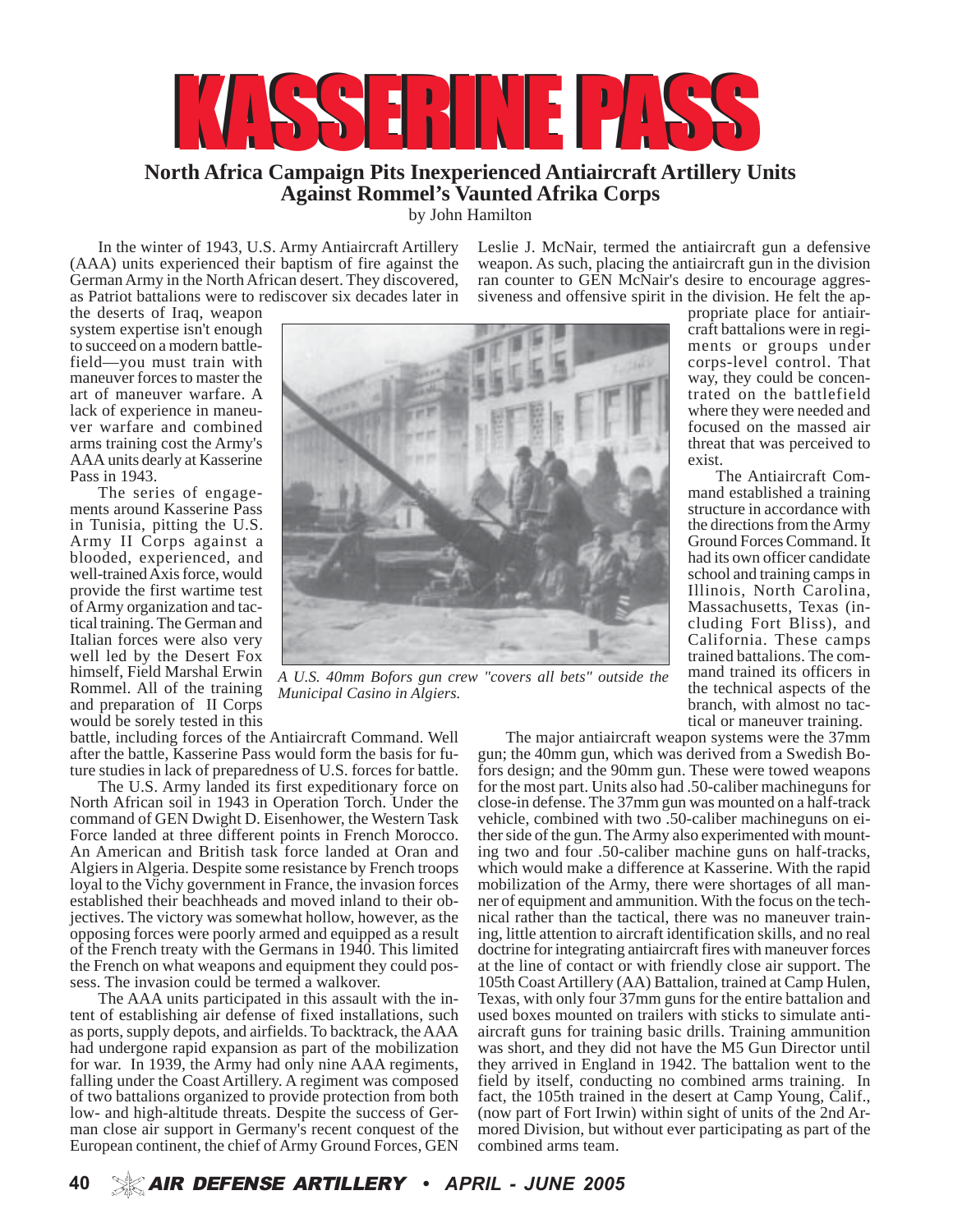To set the stage for the battle, we should look at the terrain. The area in southern Tunisia is characterized by two dorsal mountain ranges, the Eastern Dorsal and the Western Dorsal. They overlook broad flat areas, and travel between the open areas is canalized through ravines and canyons. At the time there were several dirt roads, but these were subject to flooding during the winter's rainy season. Three critical defiles, which facilitated movement, were at Sbiba, Dernaia, and Kasserine.

Engineers. The engineers had the mission to sow land mines at the entrance to the pass, which was about 700 yards from the south side to the north. They were then to defend the pass as infantry. Assigned to provide air defense was the 105th Antiaircraft Artillery Battalion, composed of 90mm and 40mm Bofors guns. Battery D, with eight Bofors guns, moved into the pass to provide support. Commanding two guns was 1LT Kenneth Madden, with the remaining six guns

> under CPT George Zorini covering the Tebessa Road two miles to the southwest. Lieutenant Madden supported a hodge-podge of units in the pass. On the evening of 18 February, 1st battalion, 26th Infantry; the 19th Engineer Regiment; two batteries of the 33rd Field Artillery Battalion; one battery of French 75mm howitzers; and the 805th Tank Destroyer Battalion were arrayed forward of the pass. There was no reserve for this organization. Zorini and Madden were not attached to anyone. They were to provide direct antiaircraft support for the force defending the pass but the commander of the task force issued no orders to Zorini and Madden. Captain Zorini decided to defend the field artillery, as they were most likely to be attacked by air. Madden sited his guns in the pass to engage the Luftwaffe, but the engineers around him thought he was there

The German command was subordinate to the Italian Commando Supremo in Rome, in deference to Italy's colonial interests in North Africa. In northern Tunisia, the 5th Panzer Army was under the command of Field Marshal Juergen Von Arnim. In southern Tunisia, the Afrika Corps, commanded by Field Marshal Erwin Rommel, had established a defensive line south of Mareth to confront the British Eighth Army, commanded by GEN Bernard L. Montgomery. Both Von Arnim and Rommel fell under the command of Field Marshal Albert Kesselring in Rome. Their line of communication stretched across the Mediterranean Sea to Italy. After being forced out of Libya, Rommel saw an opportunity to regain the offensive. He proposed attacking through the passes of the Eastern Dorsal to the



*At Kasserine Pass, U.S. antiaircraft artillery units went into battle against Field Marshal Erwin Rommel's vaunted Afrika Corps with little or no tactical or maneuver training.*

northwest, with the intent of breaking up the American forces confronting him, seizing airfields and supply dumps, and ultimately enveloping the Allied First Army before having to turn and face Montgomery moving in from the east.

Arrayed against Rommel in the south was the II-Corps, commanded by LTG Lloyd Fredendall, and part of the French XIX Corps. Under the II Corps were the 1st Armored Division, the 34th Infantry Division, the 1st Infantry Division, and the 9th Infantry Division. The intent of the Allied command was to press the Axis forces against the Mediterranean and force their surrender. The II Corps had moved east very quickly, outrunning its lines of supply. Only the 1st Armored Division and the 34th Division were in a position to confront Rommel, and no division possessed antiaircraft units to provide air defense. Only the 105th Coast Artillery (AA) Automatic Weapons Battalion, part of the 106th Coast Artillery (AA) Automatic Weapons Battalion, the 443rd CA (AA) AW (SP) Battalion, and part of the 213th CA (AA) Regiment, were available to provide air defense.

Rommel would not sit still and wait for developments. In February 1943, elements of the Afrika Corps attempted to seize Kasserine Pass by a sudden, swift attack. Arrayed against them was Task Force Stark, composed of the 1st Battalion, 26th Infantry; the 33rd Field Artillery; and the 19th to cover the minefields. Madden posted observers around the gun positions, but the battery had to round up radios and binoculars from the gun crews to equip them.

Friday morning, 19 February saw an attempt by the Afrika Corps to assault the pass. German artillery fire struck the engineers and infantry covering the pass, and German infantry infiltrated around the defenders by climbing the heights on either side of the pass. Checking on his other gun position, 1LT Madden found them frightened by the closeness of the artillery fire and prepared to move to the rear. Madden put them back into position and returned to his gun. As the fires and enemy movement increased, COL Alexander Stark, the task force commander, placed two more infantry battalions along the Thala road. That afternoon, despite Stark's preparations, German infiltrators managed to machinegun his headquarters. As the Germans closed in and enemy artillery intensified, the Americans began to abandon their positions and stream toward the rear. At the same time one of the battalion headquarters was overrun, and the confusion continued to mount. During the night of the 19th, Madden watched many soldiers move past his position, each group saying they were the last. Madden decided to stand fast.

The next morning, the Germans fired a heavy artillery